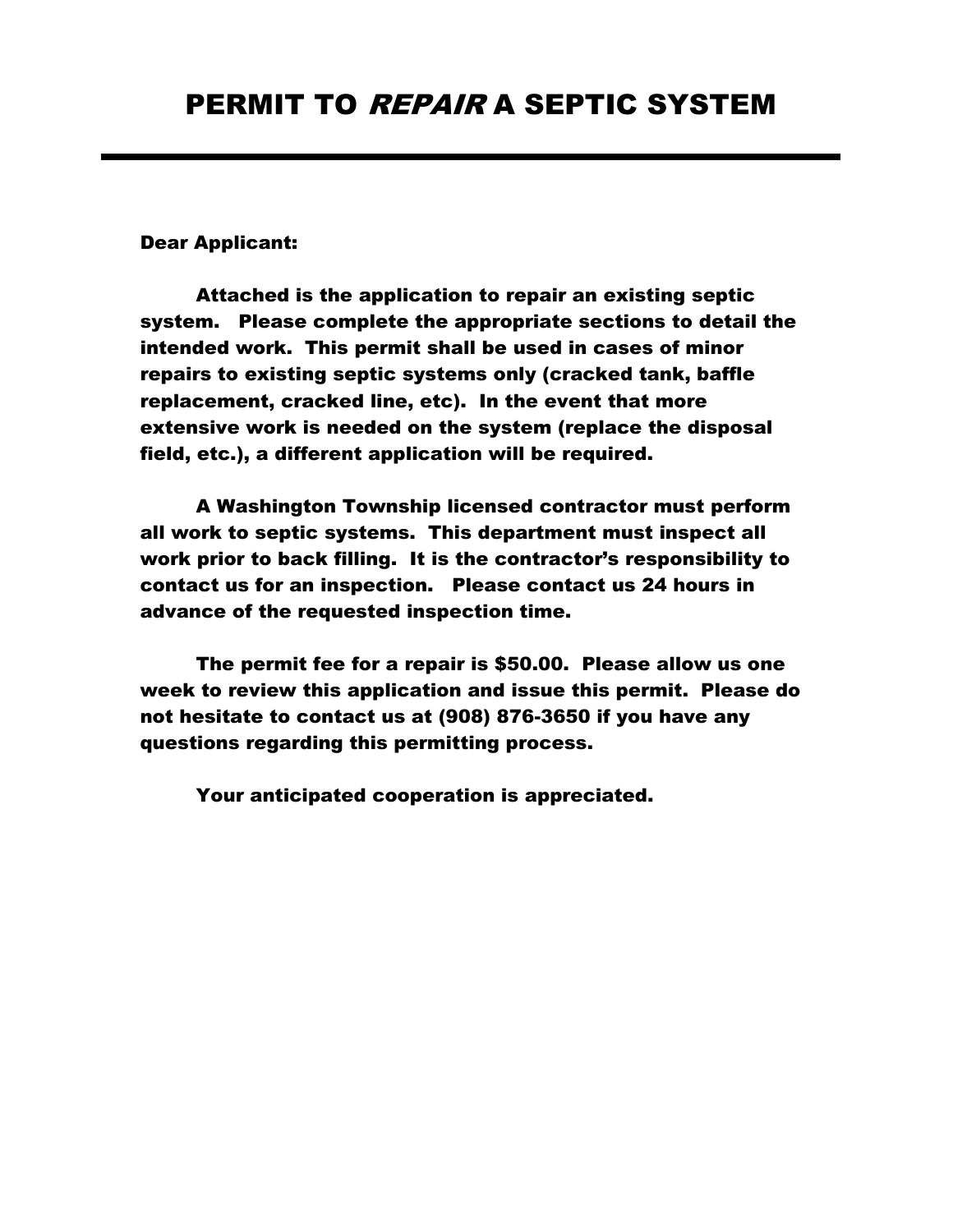**Washington Township Health Department**

43 Schooley's Mountain Road Long Valley, Morris County, New Jersey 07853 Telephone (908) 876-3650 Fax (908) 876-5138

## APPLICATION FOR PERMIT TO REPAIR AN INDIVIDUAL SEWAGE DISPOSAL SYSTEM

In accordance with Chapter 199 Public Laws of 2000 as Adopted by Ordinance

| Type of Building to be Served: Dwelling_____________ Garage:___________Other:_________________________________                                                                                                                                                                                                                 |  |  |
|--------------------------------------------------------------------------------------------------------------------------------------------------------------------------------------------------------------------------------------------------------------------------------------------------------------------------------|--|--|
| PLEASE SPECIFY BELOW WHICH COMPONANT OF THE SEPTIC SYSTEM IS TO BE<br><b>REPAIRED</b>                                                                                                                                                                                                                                          |  |  |
| ___ Septic Tank Liquid Capacity__________Gallons                                                                                                                                                                                                                                                                               |  |  |
|                                                                                                                                                                                                                                                                                                                                |  |  |
| Width:___________________________Length:________________Diameter:_______________                                                                                                                                                                                                                                               |  |  |
| <b>Baffle Replacement</b><br>$\overline{\phantom{a}}$                                                                                                                                                                                                                                                                          |  |  |
| Connecting Pipe Material: ___________ Size: ______________                                                                                                                                                                                                                                                                     |  |  |
| Distribution Box: Material: Size: Size:                                                                                                                                                                                                                                                                                        |  |  |
| Attach an accurate plan showing the following: Lot dimensions, location of house,<br>location of each unit of the disposal system, all buildings and large trees in disposal<br>area, include the distances from the house, side and rear lot lines, auxiliary buildings,<br>sewage systems and wells on adjoining properties. |  |  |
| <b>Signature of Applicant:</b>                                                                                                                                                                                                                                                                                                 |  |  |

**Date**:

**Permit/Application fee**: